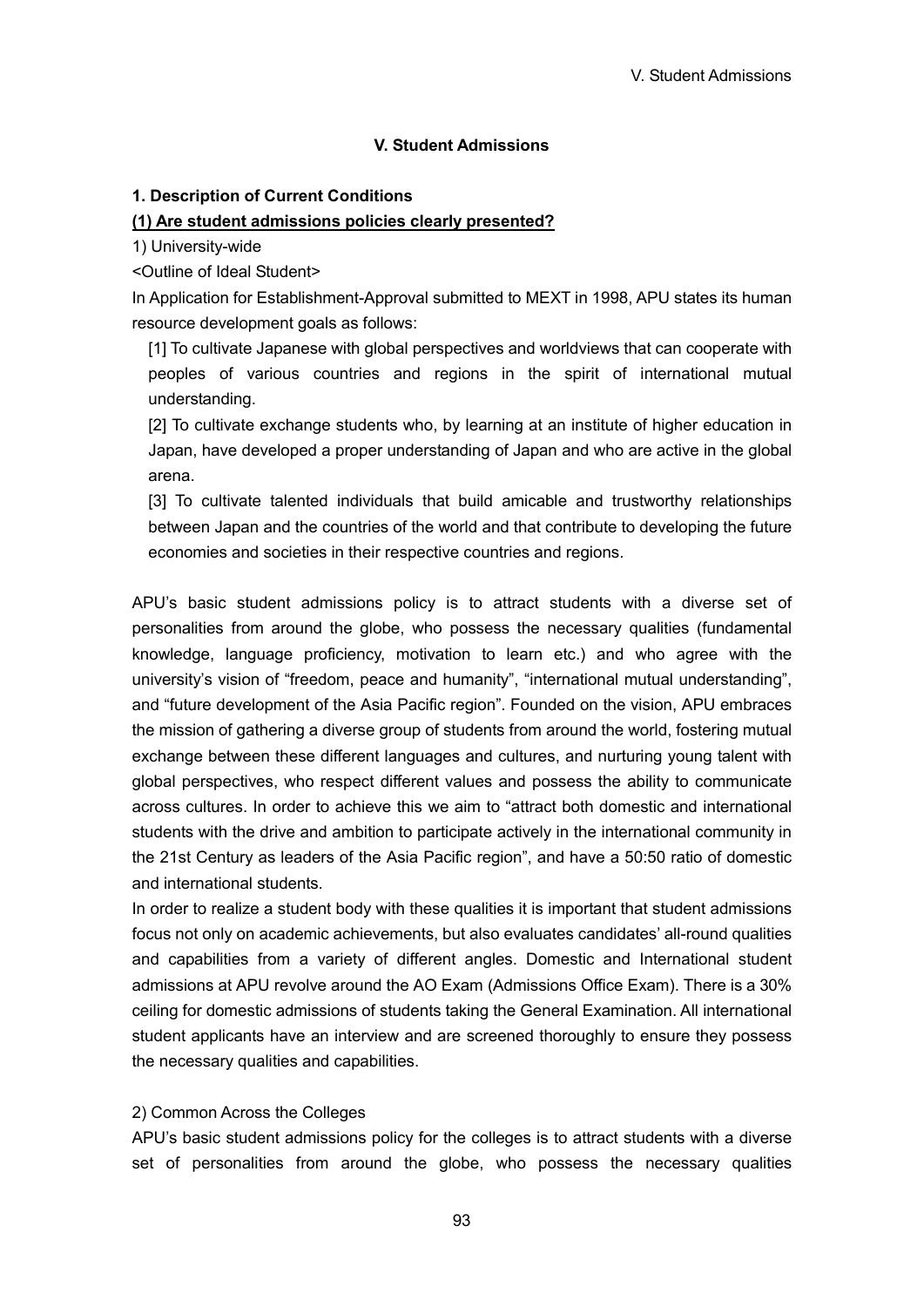(fundamental knowledge, language proficiency, motivation to learn etc.) and who agree with the university's fundamental mission. In particular, the admission's policy aims for the following: (1) to attract highly motivated students who want to contribute to creating the future shape of the Asia Pacific, (2) to attract students from around the world who speak many different languages, come from many different cultures, and bring with them many different experiences, (3) to admit domestic and international students at a ratio of 50:50 in order to create a multicultural campus, (4) to attract domestic students who possess basic academic abilities, intercultural understanding, global perspectives, language proficiency, and who have the will to succeed on the global stage, and (5) to attract international students who possess the basic academic ability and the language proficiency to study either in Japanese or English, who wish to contribute to the development of their home countries and world and who can become liaisons between their home countries and Japan. These policies are widely publicized on the university's website at http://www.ritsumei.jp/public-info/pdf/072-094-2.pdf

# 3) Common Across the Graduate Schools

APU's basic student admissions policy for the graduate school is to attract students with a diverse set of personalities from around the globe, who possess the necessary qualities (fundamental knowledge, research capabilities, language proficiency, motivation to learn and research etc.) and who agree with the university's fundamental mission. In particular the admission's policy aims for the following: (1) to attract students who possess the fundamental research skills and English language capabilities required to study and research at an international level, (2) to attract students passionate about the academic content and research fields of the graduate school, who have a clear research topic and plan, and who can approach their learning and research with enthusiasm, (3) to attract students who will grow into global talent capable of contributing to the sustainable development of, and coexistence in, the Asia Pacific Region, and who can accurately respond to the demands and changes of the global society.

These policies are widely publicized on the university's website at http://www.ritsumei.jp/public-info/pdf/072-094-2.pdf

# <Academic Standards and Requirements for Student Admission>

2) Common Across the Colleges

In accordance with Article 90 of the School Education Law, and Article 150 of the Ordinance for Enforcement of the School Education Act, colleges require students for their education background. In addition, colleges require that students have the necessary language skills to understand lectures in their language of enrollment – English or Japanese.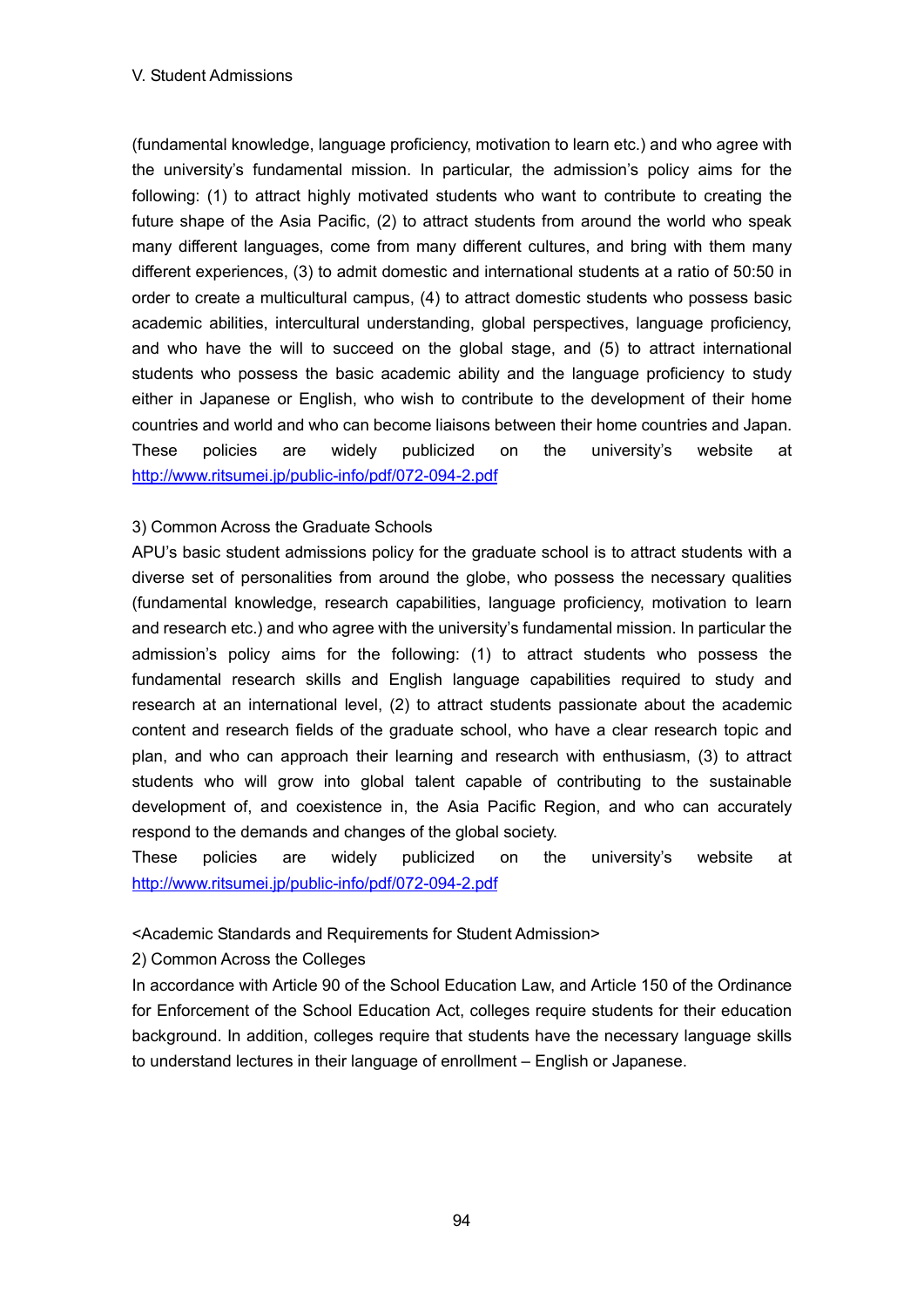| <b>Language of Enrollment</b> | <b>Application Requirement</b>                               |  |  |  |
|-------------------------------|--------------------------------------------------------------|--|--|--|
| Japanese                      | N1 (90+) or N2 (100+) of the JLPT Japanese Language          |  |  |  |
|                               | Proficiency Test, or Japanese ability equivalent to at least |  |  |  |
|                               | 220 on the EJU exam.                                         |  |  |  |
| <b>English</b>                | iBT61 or above in TOEFL, IELTS 5.5 or higher, TOEIC          |  |  |  |
|                               | 700 or higher, or actual English ability equivalent to at    |  |  |  |
|                               | least pre-level 1 of the Eiken test.                         |  |  |  |

<Diagram 1: Application Requirements (Language)>

# 3) Common Across Graduate School

In accordance with Article 102 of the School Education Law, and Article 155 of the Ordinance for Enforcement of the School Education Act, graduate schools require students for their education background. In addition, graduate schools require that students have the necessary language skills to understand lectures in English – the only language for Graduate School enrollment.

### <Diagram 2: Application Requirements (Language)>

| <b>Language of Enrollment</b> | <b>Application Requirement</b>                             |
|-------------------------------|------------------------------------------------------------|
| <b>English</b>                | iBT80 or above, PBT 550 or higher in TOEFL, IELTS 6.0      |
|                               | or higher, or English ability equivalent to at least TOEIC |
|                               | 780.                                                       |

<Policies Regarding Admissions for Students with Disabilities>

As set down in the "Admissions Guidelines", any student who has a disability and requires assistance at either the time of enrollment, or during study after admission, must give prior notification. The university will handle each case separately based on individual circumstances.

# **(2) Based on student admission policies, are the recruitment and selection methods being carried out suitable and fair?**

<Suitability of Recruitment and Selection Methods>

1) University-wide

APU's recruitment and selection process is carried out based on policies approved after deliberations in the Admissions Committee and University Senate Meeting. Selection of international students is carried out using the Admissions Office (AO) Examination. Selection of domestic students is carried out using either a general examination, AO examination or a special examination. Recruitment and screening is carried out based on the pertaining laws and in line with that year's University Admission Screening Deadlines. An Admissions Judgment Committee has been established to carry out deliberations on all final results.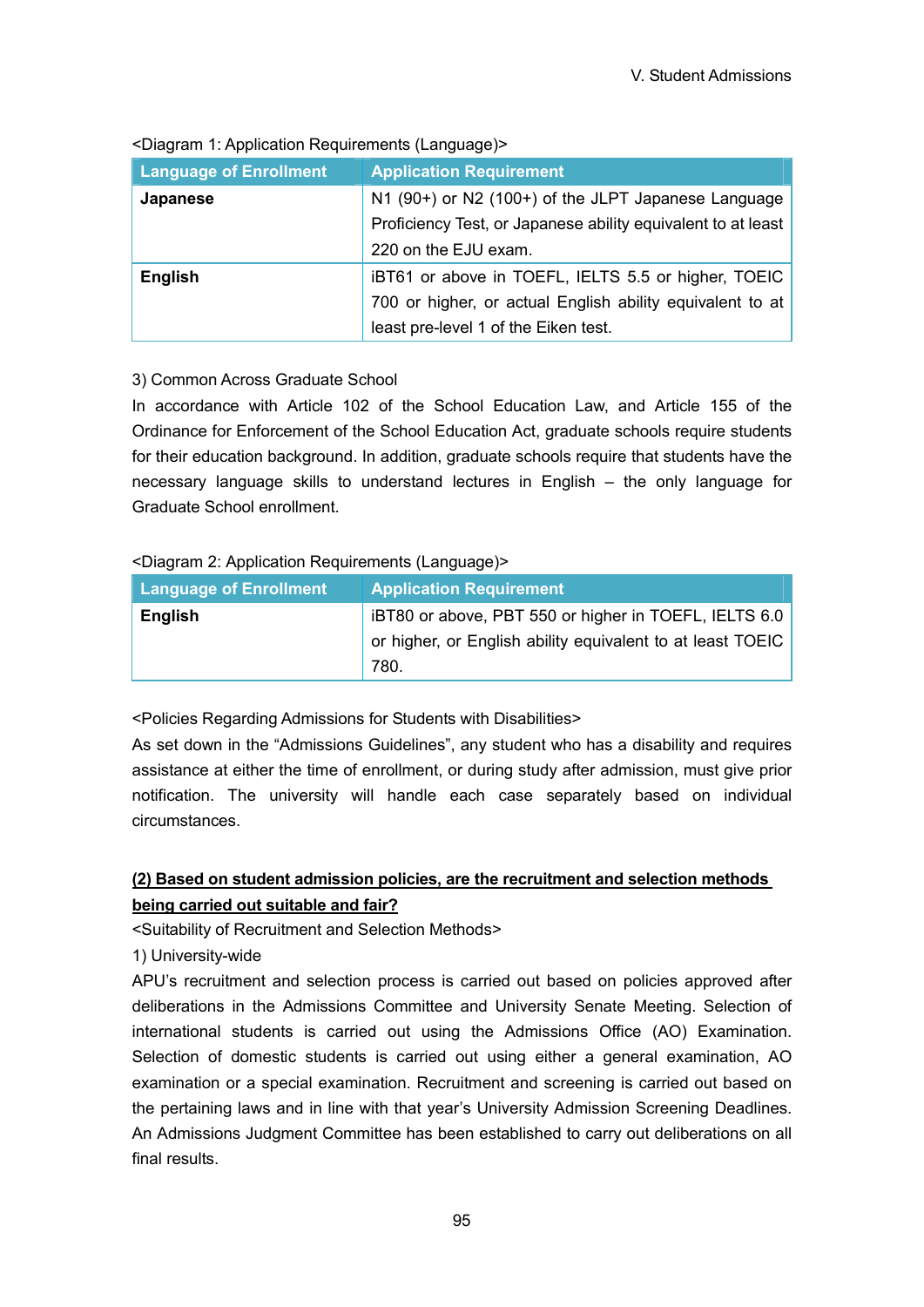| <b>Student Type</b> |                       | <b>Exam Type</b>                                                                                           | <b>Exam Method</b>                                                                                                                                                                                               |  |  |  |
|---------------------|-----------------------|------------------------------------------------------------------------------------------------------------|------------------------------------------------------------------------------------------------------------------------------------------------------------------------------------------------------------------|--|--|--|
| International       | Living<br>in<br>Japan | AO Exam<br>Exam for international students residing in<br>Japan.<br><b>Transfer Enrollment Examination</b> |                                                                                                                                                                                                                  |  |  |  |
|                     | Living<br>abroad      | AO Exam                                                                                                    | Exam for international students<br>residing<br>outside Japan.<br><b>Transfer Enrollment Examination</b>                                                                                                          |  |  |  |
| Domestic            |                       | General Exam                                                                                               | Type A Exam, English-heavy type, APU Exam<br>+ Center Exam type, Center Exam type,<br>March Exam type, Center + Interview Type,<br>Center Type (March)                                                           |  |  |  |
|                     |                       | AO Exam                                                                                                    | Overall Assessment Type, Activities and<br>Achievements Appeal Exam, English Base<br>AO<br>Fall AO Entrance Exam, Agreement Based<br>A <sub>O</sub>                                                              |  |  |  |
|                     |                       | Special Exam                                                                                               | Recommended Entrance Examination<br>(Designated School, Partner School, Affiliated<br>School, Coordinated School), Returnee<br>Entrance Exam, Fall Admissions Returnees<br>Entrance Exam, Transfer Entrance Exam |  |  |  |

### <Diagram 3: Admissions Exam System>

a. International Students

- Recent Student Recruitment Areas: APU is making an earnest effort to break-away from China and Korea, the countries it has depended on for international student numbers, instead turning towards ASEAN countries and some BRICS nations. Recruitment objectives for these countries and regions will be set (which will be mentioned later) and a yearly plan put in place. In addition to securing first year enrollees, APU is, in an effort to secure transfer students coming in as second or third year students, strengthening recruitment activities in America, Malaysia and Myanmar etc. We are also intensifying activities in America, Europe and India to ensure diversity in colleges and secure non-regular students who are needed to cover the gap left by students on a leave of absence.
- Research Activities to Set Future Student Recruitment Areas: It is valid to say that student trend to come to Japan to study has drastically changed, and it is important that APU carries out market research so we can start trying to set the student recruitment areas we will need to be focusing on in 5 and 10-years time. Shifts in economic trends, population movement, and the needs of higher educational institutions has, and will,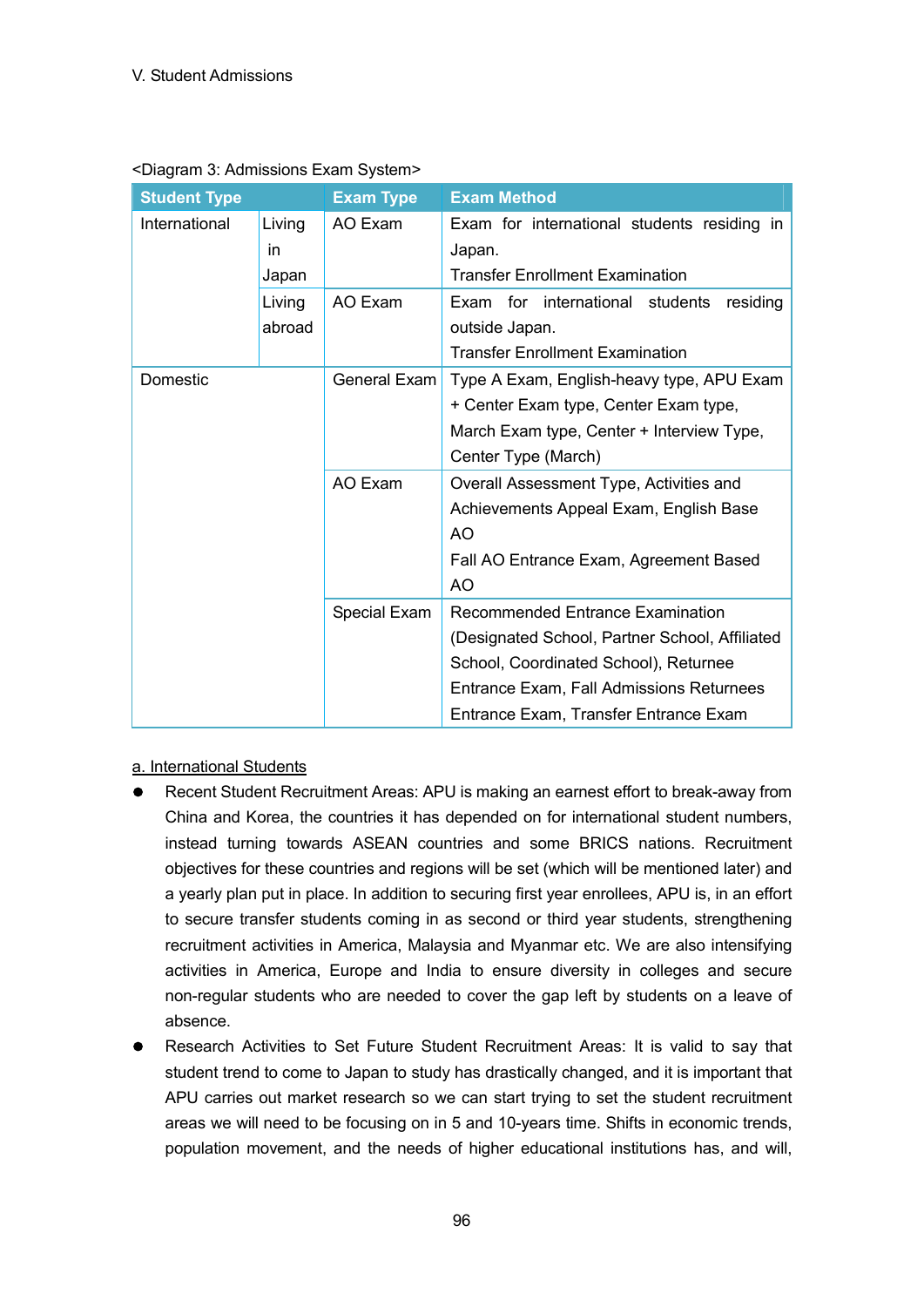result in APU needing to focus activities on the countries that will become our future recruitment priorities: Africa (Nigeria, Kenya and South Africa), Turkey, the Philippines, and Eastern Europe.

Target International Student Enrollee Numbers:

・Over 590 enrollees per year (205 in Spring and 385 in Fall), focusing on Korea, Thailand and Oceania etc. for Spring enrollment and China, Vietnam, Indonesia, India etc. for Fall enrollment.

・Transfer student enrollments per year (30 for second year and 43 for third year). These figures have been given to local offices in China, Korea, Indonesia, Vietnam, Taiwan and Thailand, and recruitment activities are currently underway.

#### b. Domestic Students

Student Recruitment Method

In order to attract students from all over the country APU must actively continue to provide opportunities to meet directly with high school students and their parents. Currently APU holds open campus admissions events, summer camps (training camps for high school students), and university explanation and consultation sessions at the Tokyo Campus, Osaka Umeda Campus and its Ritsumeikan Plazas located in 6 major cities throughout Japan. The university is working hard at visiting high schools, preparatory schools, and cram schools in and out of Japan including one for Japanese students living or attending school overseas to provide APU and admissions related information. We also send out the University Prospectus, introducing the education offered by each College, student life and job hunting and career figures, as well as running a homepage targeting high school students. In this way the university is getting information out at the relevant times of the year for not just admissions, but also information pertaining to education and student life at APU.

### Admissions Selection

In order to ensure that admissions selection is adequate and fair, the university issues "Admissions Outline" and "Admissions Guidelines", outlining the entrance examination schedule, method, recruitment numbers and application requirements. All admissions related materials are published after first being screened by the Admissions Committee. Detailed information about the entrance examination and admissions process is also announced via the university homepage.

#### 2-1) College of Asia Pacific Studies

[1] International Student Recruitment and Admissions Selection

Student recruitment focuses are set based on the policies for that year. The focus countries for 2012 were determined as China, Korea, Thailand, Indonesia and Vietnam, with the university strengthening local recruitment activities in these countries. Regarding recruitment method, APU participates in the JASSO hosted Exchange Fair, visits local high schools in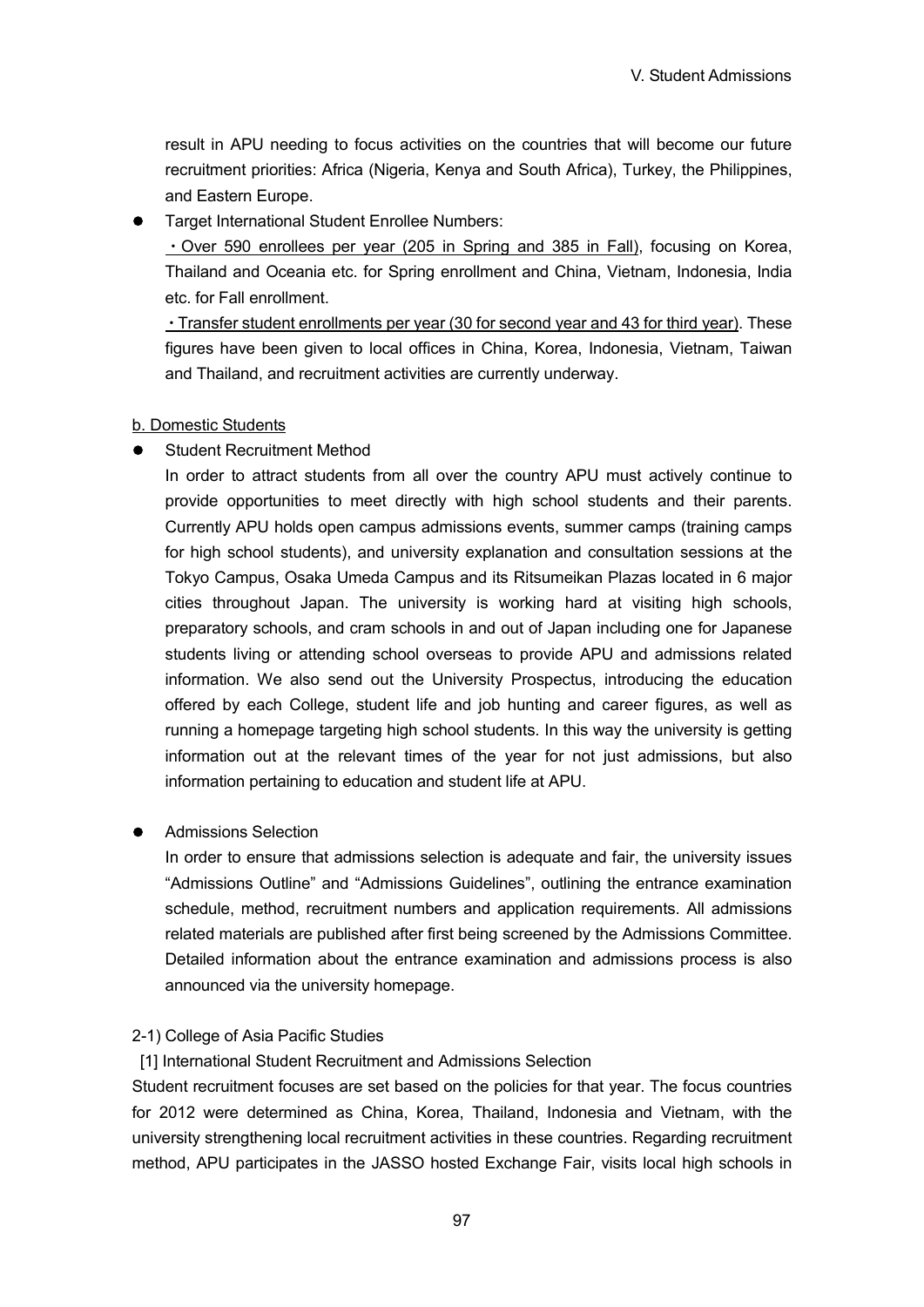target countries and holds its own university explanation seminar several times a year. With regards to admissions selection, APU carries out rolling selection throughout the year. All candidates are interviewed. Details about the application schedule, interview dates and locations, screening results notification and other related deadlines are all stated in the Admissions Outline.

[2] Domestic Student Recruitment and Admissions Selection

Through recruitment activities such as open campuses (5 per year), a summer training camp aimed at 3<sup>rd</sup> year high school students, and university explanation and consultation sessions at the Tokyo Campus, Osaka Umeda Campus and the university's Ritsumeikan Plazas located in 6 major cities throughout Japan, APU is actively broadening the opportunities to meet directly with high school students and their parents. In addition, APU also sends people to high schools, preparatory schools in Japan, and international school abroad and cram schools for Japanese students abroad. An annually-issued University Prospectus, introducing the university, education offered by each College, student life and job hunting and career figures, and the running and updating of a homepage targeting high school students, are also used to help get the relevant information out broadly to the necessary audience. In order to ensure that admissions selection is adequate and fair, the university issues a handbook on "Admissions Outline" and "Admissions Guidelines", outlining the entrance examination schedule, method, recruitment numbers and application requirements. All admissions related materials are published after first being screened by the Admissions Committee. Detailed information about the entrance examination and admissions process is also announced via the university homepage.

### 2-2) College of International Management

[1] International Student Recruitment and Admissions Selection

The College of International Management employs the same international student recruitment and selection policies as the College of Asia Pacific Studies.

[2] Domestic Student Recruitment and Admissions Selection.

The College of International Management employs the same domestic student recruitment and selection policies as the College of Asia Pacific Studies.

#### 3-1) Graduate School of Asia Pacific Studies

Like the undergraduate colleges, focuses are set based on the admissions policies for each year. As a basic policy, recruitment and selection activities are carried out in the same countries focused on by the undergraduate colleges. Student recruitment is carried out via fairs and explanation sessions targeting both undergraduate and graduate students. There are Spring and Fall application periods, targeting international students who live overseas and international students residing in Japan. With regards to Doctoral Program applications, the university implements a "pre-screening system" to verify the suitability of research content, the field he/she wishes to research in and availability of a suitable supervisor.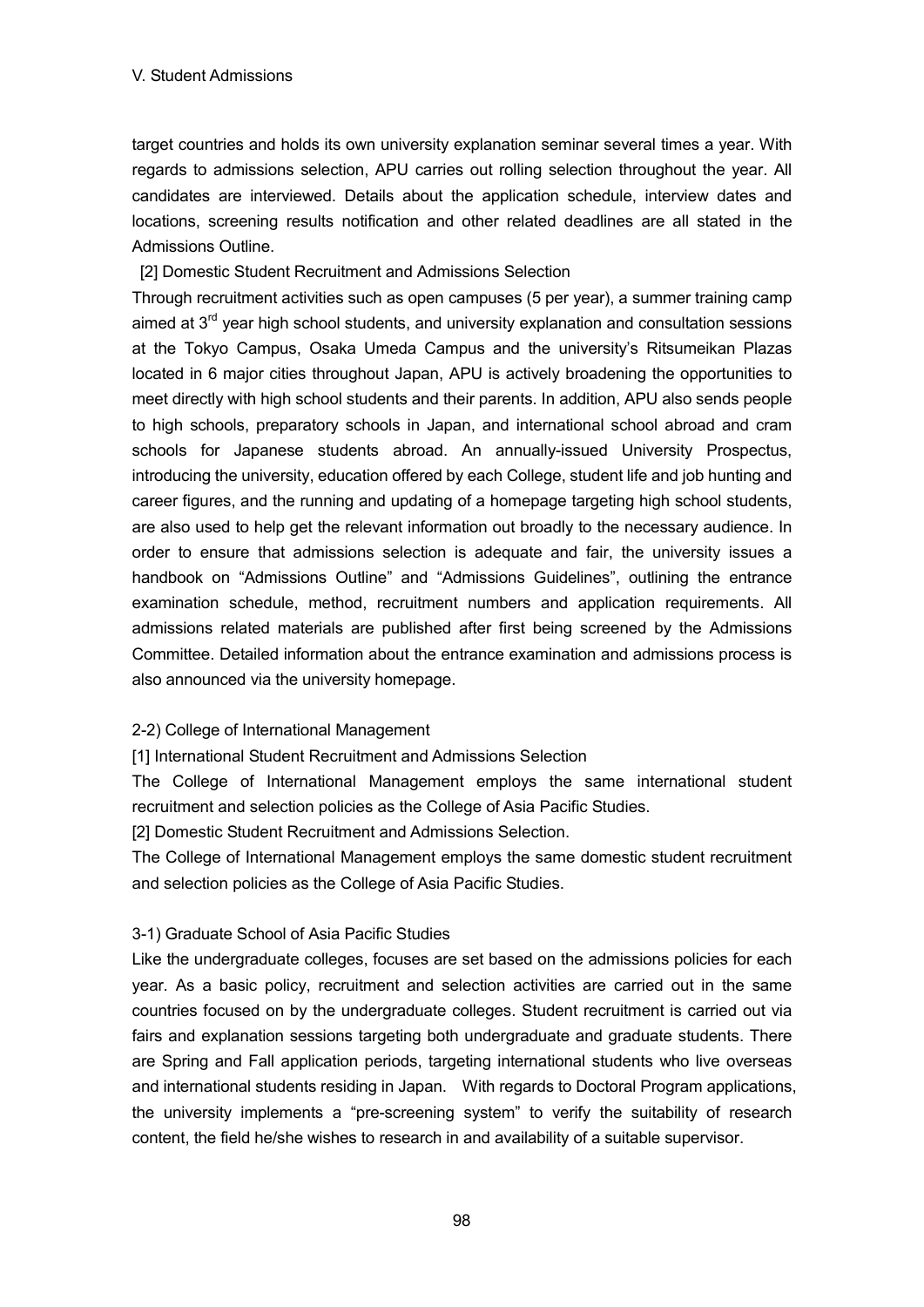#### 3-2) Graduate School of Management

The Graduate School of Management employs the same basic recruitment and screening policies as the Graduate School of Asia Pacific Studies. However, it also requires applicants to have at least 2 years of work experience or a fixed GMAT score.

### <Suitability of the Procedures to Ensure Transparent Admissions Selection>

### 1) University-wide

To ensure the transparency of admissions selection, "Admissions Outline" and "Admissions Guidelines" are posted on the university homepage, outlining enrollment method (selection policies, examination subjects and point allocation), recruitment numbers, and application requirements. In addition, screening results of the previous year (number of applications, number of people who took the examination, number of people who passed and failed, lowest mark etc.) are also announced on the homepage.

In order to ensure objectivity and prevent any mistakes or dishonesty during the interview, document screening, assessment and other parts of the selection process, APU employs a system that involves numerous faculty and staff. The first step for selection involves a Screening Group, made up of the Dean of Admissions and a number of other faculty and staff, discussing applications in accordance with the screening and selection standards set by the Admissions Screening Committee. The Admissions Assessment Committee, an expert committee of the Faculty Council, then deliberates and finalizes screening results. Having more than one committee/group involved in this process ensures transparency and fairness.

# **(3) In addition to setting adequate student capacities and admitting students, is APU sufficiently managing the number of existing enrollees based on intake capacities?**

<Suitability of Ratio Between Intake Capacity and Current Students >

1) University-wide

In our 2008 university evaluation we received counsel regarding APU's ratio of enrollment capacity to enrollees and ratio of intake capacity to current students. APU continues to strive for suitable management of student capacities based on the results of such university evaluations. With regards to the sufficient management of intake capacity, the Admission Assessment Committee, set up as an expert committee of the Faculty Council, deliberates and decides thoroughly upon admission assessments that best minimize discrepancies with intake and enrollee capacities. In addition, current student and enrollee ratios are confirmed by the University Admissions Committee, Faculty Council, Graduate School Faculty Council and University Senate.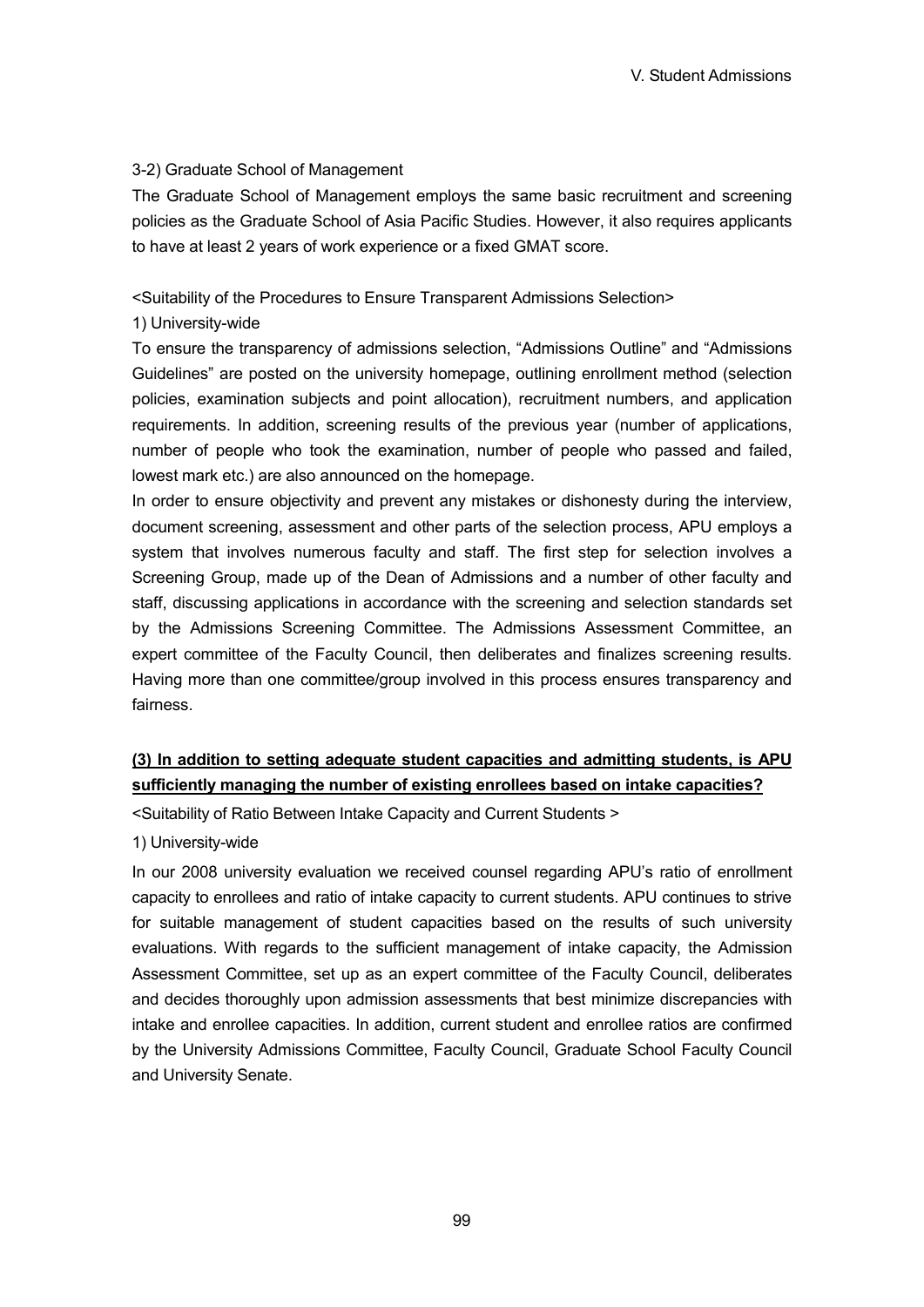AY2012 Undergraduate and Graduate School Capacities, Number of Current Students and Enrollee Ratios (November 1, 2012)

|                  | <b>College/School</b>          | <b>Dept/Major</b>                          | <b>Capacity</b><br>(A) | <b>Current</b><br><b>Students</b><br>(B) | <b>Ratio</b><br>(B/A) |
|------------------|--------------------------------|--------------------------------------------|------------------------|------------------------------------------|-----------------------|
| <b>Undergrad</b> | Asia Pacific<br><b>Studies</b> | Asia Pacific<br><b>Studies</b>             | 2557                   | 2606                                     | 1.02                  |
|                  | International<br>Management    | International<br>Management                | 2481                   | 2656                                     | 1.07                  |
| <b>Masters</b>   | Asia Pacific                   | Asia Pacific<br><b>Studies</b>             | 30                     | 11                                       | 0.37                  |
|                  |                                | International<br><b>Cooperation Policy</b> | 90                     | 74                                       | 0.82                  |
|                  | International<br>Management    | Management                                 | 80                     | 57                                       | 0.71                  |
| <b>Doctoral</b>  | Asia Pacific<br><b>Studies</b> | Asia Pacific<br><b>Studies</b>             | 30                     | 53                                       | 1.77                  |

# 2-1) College of Asia Pacific Studies

With 2,606 current students enrolled, compared to its 2,557 intake capacity, the College of Asia Pacific Studies has a current enrollees to intake capacity ratio of 1.02 (November 1, 2012). The intake capacity for Spring and Fall 2012 was 600, and with 671 new enrollees the enrollment overcapacity rate is 1.12 (Document 5-1).

# 2-2) College of International Management

With 2,656 current students enrolled, compared to its 2,481 intake capacity, the College of International Management has a current enrollees to intake capacity ratio of 1.07 (November 1, 2012). The intake capacity for Spring and Fall 2012 was 600, but with only 581 new enrollees the enrollment overcapacity rate was 0.97 ( Document 5-1).

The percentage of domestic vs international students enrolled in the undergraduate colleges is also important for APU admissions. As of November 1,2012, the ratio at College of Asia Pacific Studies was 26.7% international students and 73.3% domestic students. In comparison, the College of International Management was made up of 43% domestic and 57% international students, making a total for the undergraduate school of 58% domestic students and 42% international students.

# 4) Graduate School of Asia Pacific Studies

With 11 students currently enrolled in the 30-capacity Asia Pacific Studies Master's Program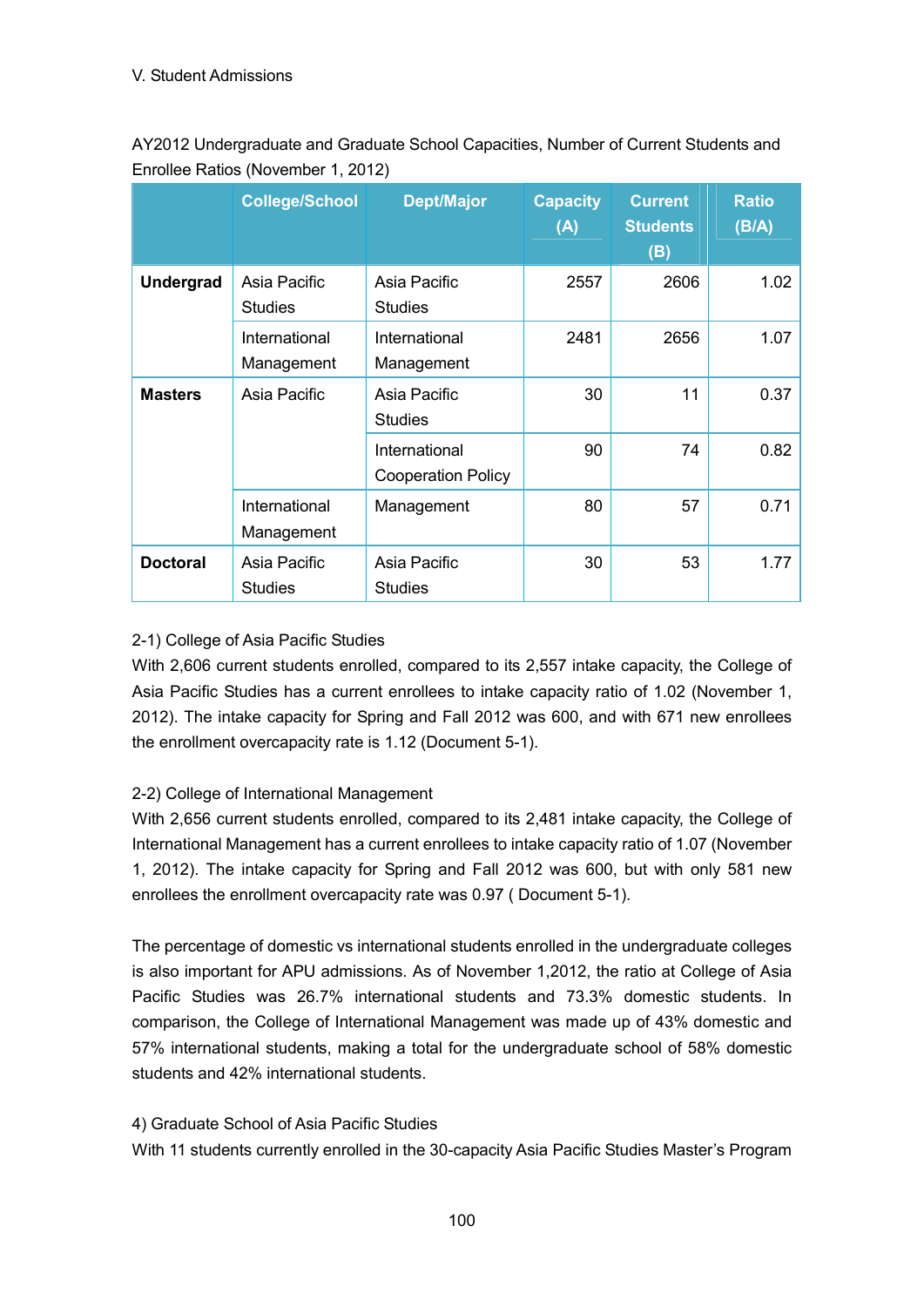(APS major) there is a current enrollees to intake capacity ratio of 0.37 (November 1, 2012). The intake capacity for Spring and Fall 2012 was 15, but with only 4 new enrollees the enrollment overcapacity rate was 0.27. (Document 5-1)

74 students are enrolled in the 90-capacity Asia Pacific Studies Master's Program (international corporation policy major), resulting in a current enrollees to intake capacity ratio of 0.82 (November 1, 2012). The intake capacity for Spring and Fall 2012 was 45, but with only 31 new enrollees the new enrollment overcapacity rate was 0.69 (Document 5-1). Despite the Asia Pacific Studies Doctoral Program having an intake capacity of 30, 53 students are currently enrolled, resulting in a current enrollees to intake capacity of 1.77, a lot higher than a ratio of 1. Compared to the previous year this is indeed an improvement, but it shows the continual need for rigorous management of student intake numbers. The intake capacity for Spring and Fall 2012 was 10, but with only 5 new enrollees the new enrollment overcapacity rate sits at 0.50 (Document 5-1).

#### 5) Graduate School of Management

With 57 students currently enrolled in the 80-capacity Graduate School of Management's Master's Program (management major) there is a current enrollees to intake capacity ratio of 0.71 (November 1, 2012). The intake capacity for Spring and Fall 2012 was 40, but with only 28 new enrollees the new enrollment overcapacity rate was 0.70. (document 5-1) .The capacity fulfillment rate for the Graduate School of Management is picking up.

#### <Responding to Over-capacity and Under-capacity of Current Enrollees>

There are discrepancies in ratios for currently enrolled student numbers and intake and new enrollee capacities between the different Schools in the Graduate School. Academic reforms are currently in place, including remediation of capacity issues. The new Graduate School Curriculum is set to be up and running from the Spring semester 2014.

# **(4) Are regular reviews held to ensure the implementation of fair and adequate student recruitment and screening based on student intake policies?**

#### 1) University-wide

Student recruitment and admissions screening processes and implementation are reviewed every year by the Admissions Screening Committee, with discussions held to figure out how systems could be improved for the following year. Any changes and improvements are finalized by the University Senate. APU also reviews the suitability of intake and enrollee capacity numbers every time academic reforms are carried out. APU carries out two student intakes per year, one in Spring and one in Fall, with approximately half of all admissions being international students. These characteristics make it very easy for external factors to effect student admissions. For this reason APU manages student numbers and predicted number of international student enrollees every semester, making regular reports to the University Senate, the university's highest decision making body. In this way we believe that suitable management of intake and admissions capacities is being carried out.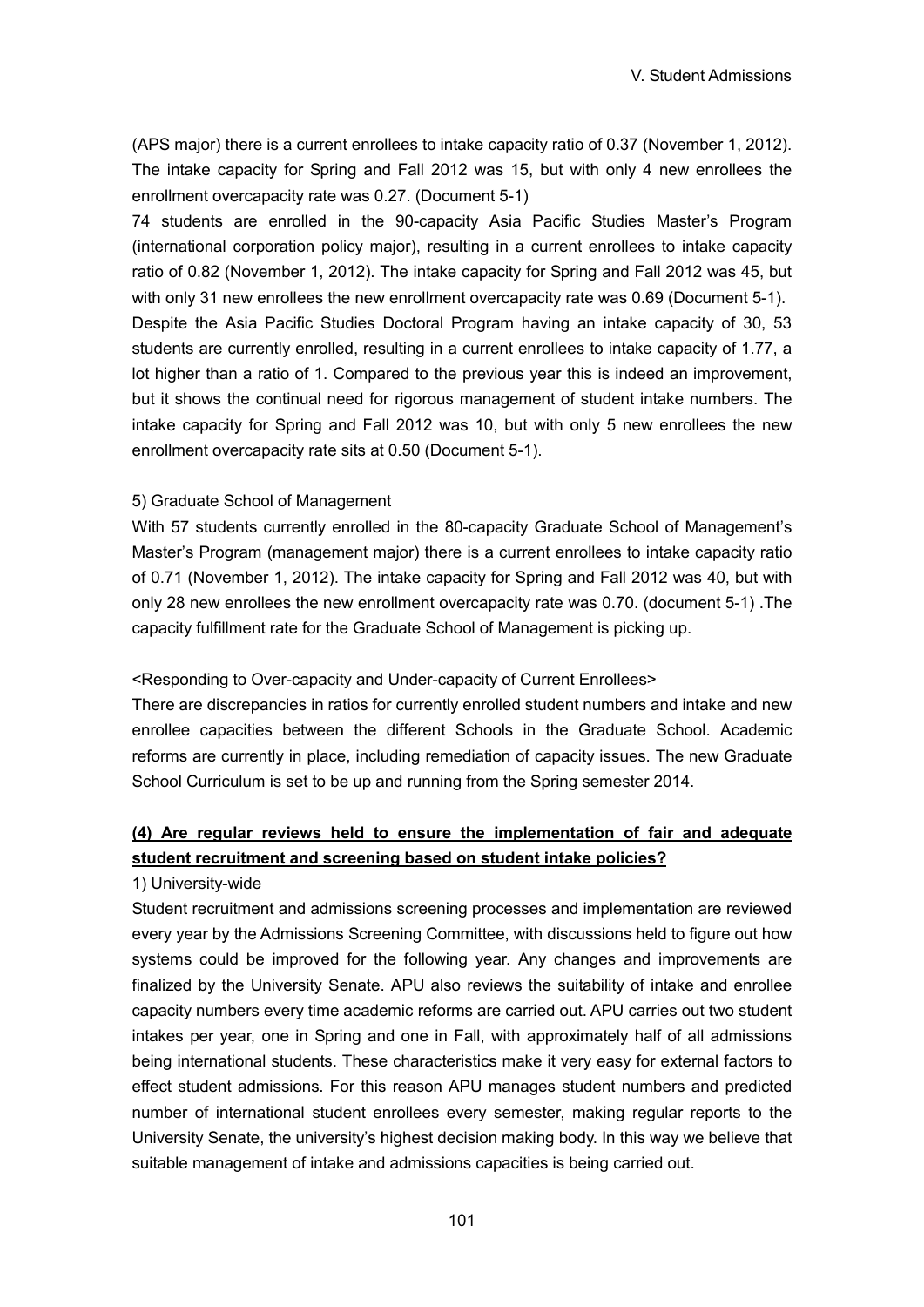# 2) College of Asia Pacific Studies

Admissions Examination results for the College of Asia Pacific Studies are shared throughout the university, with reports being given each semester to the Admissions Committee, Faculty Council, University Senate, Executive Board of Trustees, and the Board of Trustees.

# 3) College of International Management

Like the College of Asia Pacific Studies, examination results are shared throughout the university, with reports being given at each committee meeting.

# 4) Graduate School of Asia Pacific Studies.

Admissions Examination results for the Graduate School of Asia Pacific Studies are shared throughout the university, with reports being given each semester to the Admissions Committee, Graduate School Faculty Council, University Senate, Executive Board of Trustees, and the Board of Trustees.

### 5) Graduate School of Management

Like the Graduate School of Asia Pacific Studies, examination results are shared throughout the university, with reports being given at each committee meeting.

### **2. Self Assessment**

So far we have looked at student intake for the undergraduate colleges and graduate schools, clarified student admissions policies and discussed the regular review of student recruitment and selection and the management of intake capacity and currently enrolled student numbers. We will now assess the two fields dealing with student admissions policies and admissions screening implementation.

1) Common Across the Undergraduate Colleges

Student intake, recruitment and screening policies are assessed every year by the University Admissions Committee. This assessment focuses on the following items:

[1] Specify student admissions policies (by college – Asia Pacific Studies and International Management)

※ Admissions policies for the College of Asia Pacific Studies, College of International Management and Graduate School of Asia Pacific Studies (by Major and Master's or Doctoral program), and the Graduate School of Management are not set, and therefore not specified.

[2] Current status of student recruitment activities and admissions screening in line with admissions policies.

Verification of admissions system based on IR initiative

[3] Assess applicant and enrollee numbers (manage intake and enrollee capacity)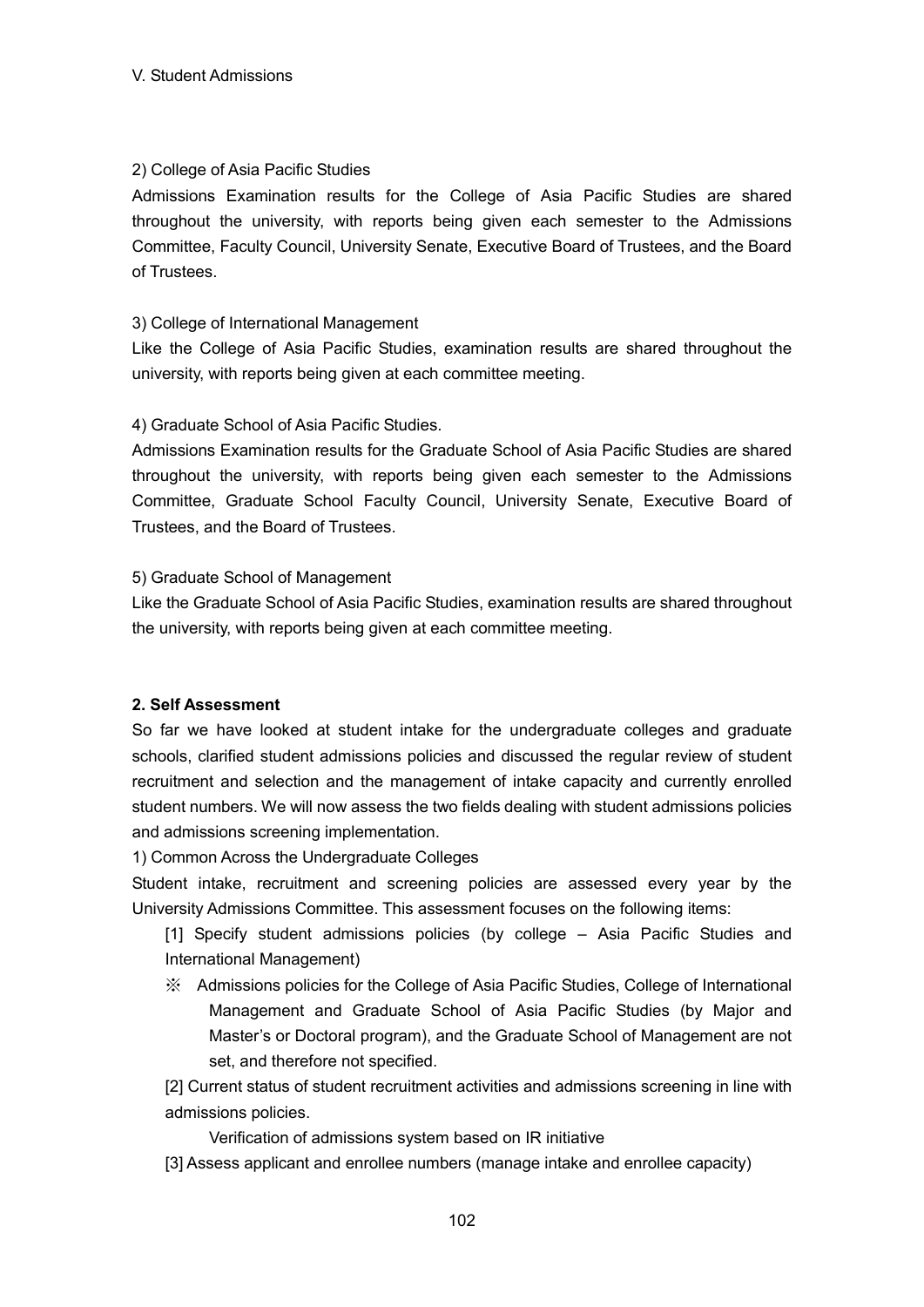[4] Domestic student and international student composition ratios

[5] Ensuring diversity within the student composition (more than 80 countries and regions at any one time)

[6] Evaluate admissions examination implementation based on MEXT's University Admission Screen Guidelines.

#### 2) Common Across the Graduate Schools

[1] Specify student admissions policies(by Graduate School – Asia Pacific Studies and Management)

[2] Current status of student recruitment activities and admissions screening in line with admissions policies.

[3] Assess applicant and enrollee numbers (manage intake and enrollee capacity)

[4] Evaluate admissions examination implementation based on MEXT's University Admission Screen Guidelines.

#### **[1] Items that are showing results**

#### 1) University-wide

<Adequate capacity management and aggressive recruitment in overseas high schools> APU carries out recruitment activities that introduce the university's curriculum and unique features to high schools around the globe. As a result, the APU campus has welcomed students from 80 countries and regions around the world. Despite its regional location, APU has continued to make efforts in welcoming high school students, principals and teachers from not only other schools in Japan, but from around the world, to APU, to experience the diverse multicultural campus first hand. With our original student recruitment initiatives, APU has become a role model for other universities in Japan. APU currently has, in accordance with student recruitment policies, not just students from China and Korea, but also more than 100 students each from Vietnam, Indonesia and Thailand.

International student recruitment is easily effected by external factors, such as foreign currency rates, international affairs and the nuclear disaster that followed the 2011 Great East Japan Earthquake and subsequent tsunami. Despite this, APU has continued to carry out appropriate management of student capacities. In general, reports are made on candidates and enrollees at the weekly Senate Meeting, the university's highest-ranking decision making body. In the previous university evaluation, the counsel and advice were given about the drastic overcapacity rate of the new enrollees and current students in the college of International Management. This issue has since been almost resolved.

#### 3) Common Across the Graduate Schools

<1> Implementation of a pre-screening system, and fair assessment

APU is making further changes to screening assessment in an effort to guarantee fairness. For AY2011 enrollee screening, the number of screening assessments was reduced down to 5 per semester for Master's Programs and 2 for Doctoral Program. In an effort to promote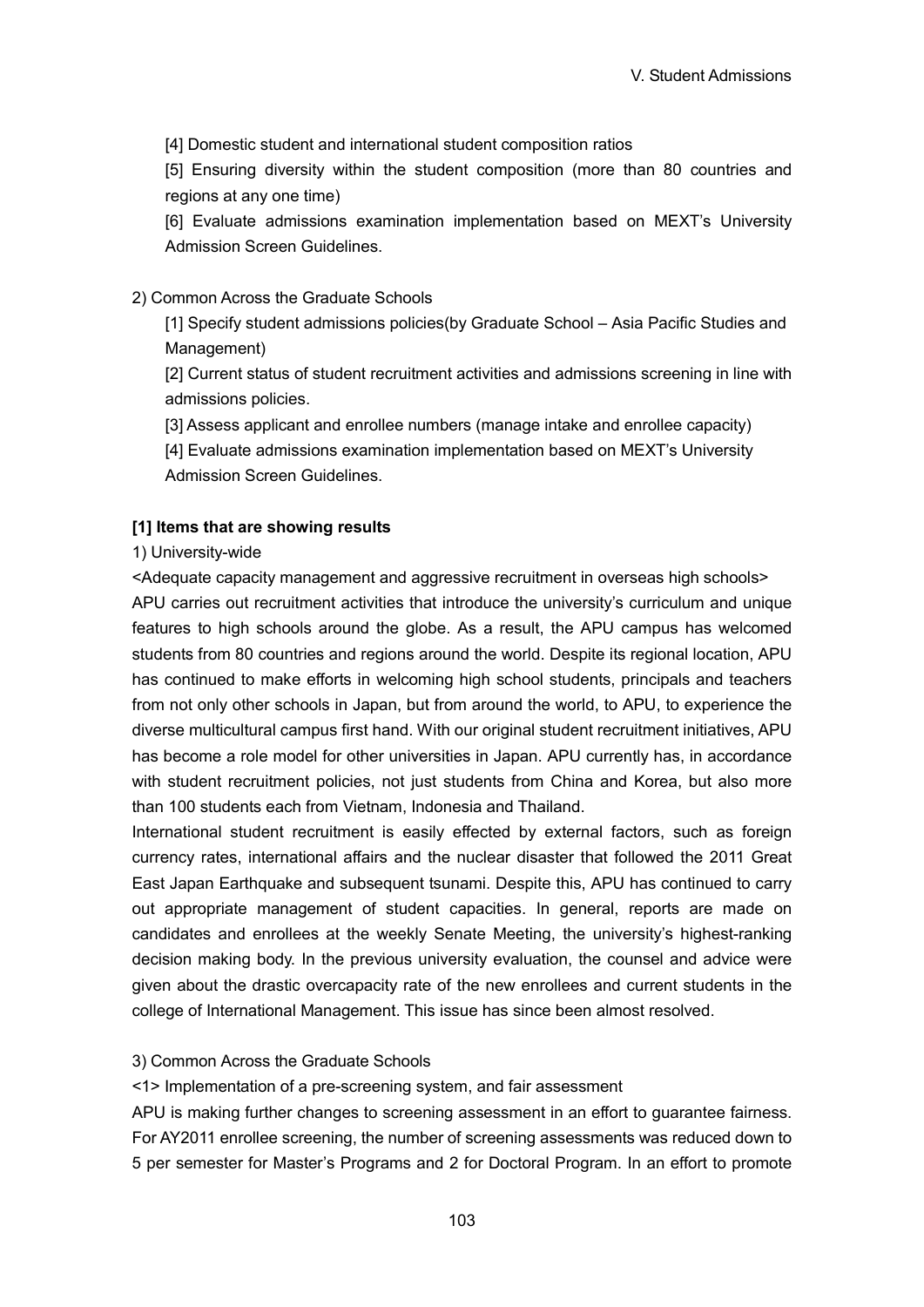more rigorous admissions screening, we have specified the screening criteria and allocation of marks based on each program and major. We have also introduced a pre-screening system for candidates wanting to apply for the doctoral program. This screening verifies the suitability of research content, the field the applicant wishes to research in and availability of a suitable supervisor before the actual screening period begins.

# **[2] Items Requiring Improvement**

2) Common Across the Undergraduate Colleges

<1> Stipulate Admissions Policies

Currently there are no set admissions policies for each of the two undergraduate colleges.

# 3) Common Across the Graduate Schools

<1> Stipulate Admissions Policies

Currently the Master's and Doctoral Program in the School of Asia Pacific Studies, and the Master's Program in the School of Management do not have their own set of admissions policies. In addition, student admissions policies have not been set for Master's Program Asia Pacific Studies Majors and International Cooperation Majors.

# 3-1) Graduate School of Asia Pacific Studies

<1> Maintaining Appropriate Capacity Fulfillment Rates

Compared to an intake capacity of only 30 for the Master's Program Asia Pacific Studies Major there are currently 53 students enrolled, making a ratio of current enrollees to intake capacity of 1.77, far exceeding the 1:1 ratio mark.

### **3. Development Policies towards the Future**

### **[1] Items that are Showing Results**

1) University–wide

<1> Adequate capacity management and aggressive recruitment in overseas high schools Management

Promote student admissions from even more countries in efforts to try and alleviate the negative effects that foreign exchange rates, international affairs and other external factors can have on international student recruitment.

# **[2] Items Requiring Improvement**

- 2) Common Across the Colleges
- <1> Stipulate Admissions Policies

Stipulate admissions policies for each undergraduate college by the end of AY2013.